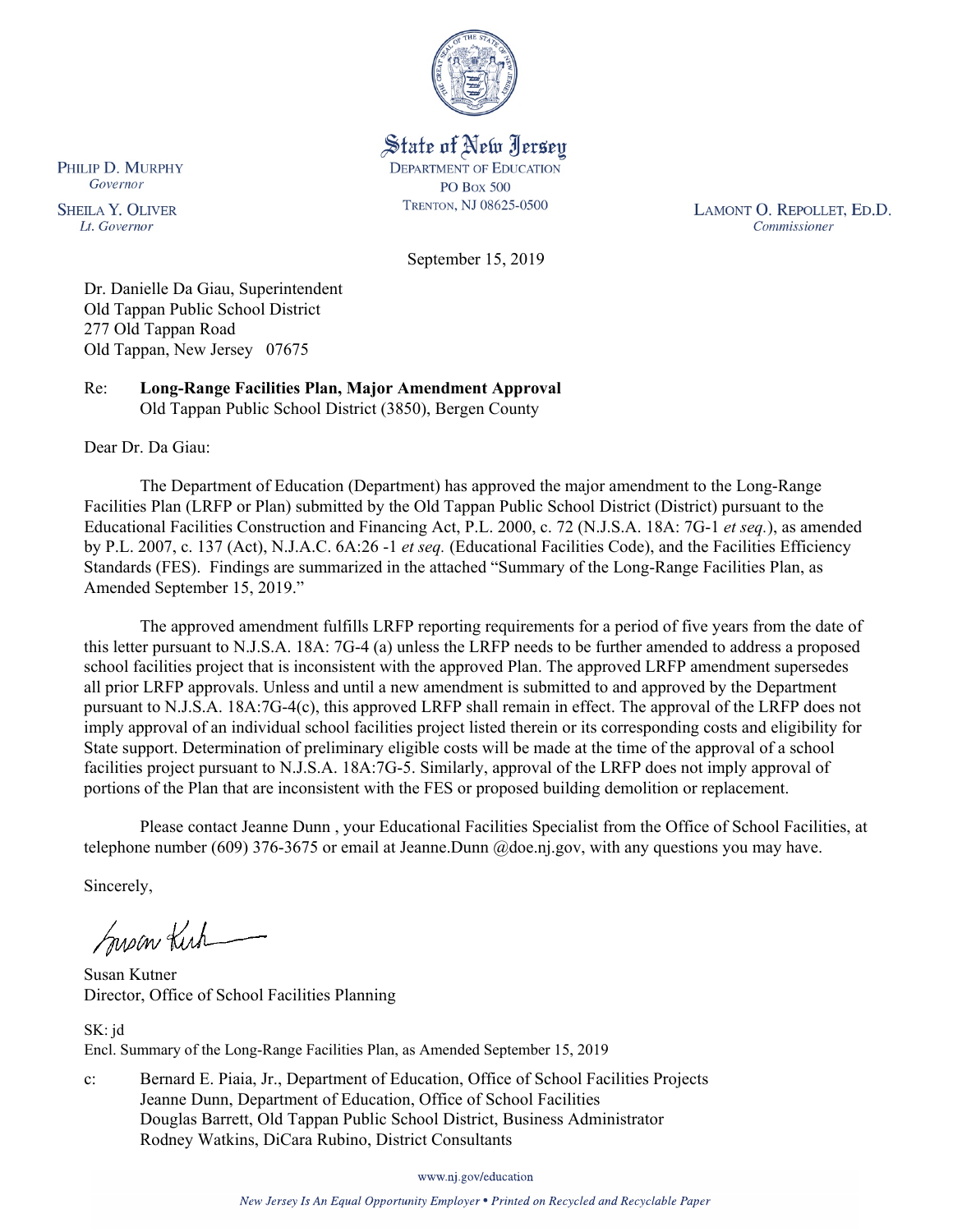# **Old Tappan Public School District (3850) Summary of the Long-Range Facilities Plan, as Amended September 15, 2019**

The Department of Education (Department) has completed its review of the major amendment to the Long-Range Facilities Plan (LRFP or Plan) submitted by the Old Tappan Public School District (District) pursuant to the Educational Facilities Construction and Financing Act, P.L. 2000, c. 72 (N.J.S.A. 18A: 7G-1 *et seq.*), as amended by P.L. 2007, c. 137 (Act), N.J.A.C. 6A:26-1 et seq. (Educational Facilities Code), and the Facilities Efficiency Standards (FES).

The following provides a summary of the District's approved amended LRFP. The summary is based on the standards set forth in the Act, the Educational Facilities Code, the FES, District-reported information in the Department's LRFP reporting system, and supporting documentation. The referenced reports in *italic* text are standard reports available on the Department's LRFP website.

### **1. Inventory Overview**

The District is classified as a Regular Operating District (ROD) for funding purposes. It provides services for students in grades PK-8.

The District identified existing and proposed schools, sites, buildings, rooms, and site amenities in its LRFP. Table 1 lists the number of existing and proposed district schools, sites, and buildings. Detailed information can be found in the *School Asset Inventory Report* and the *Site Asset Inventory Report.*

**As directed by the Department, school facilities projects that have received initial approval by the Department and have been approved by the voters, if applicable, are represented as "existing" in the LRFP.** Approved projects that include new construction and/or the reconfiguration/reassignment of existing program space are as follows: n/a.

|  | Table 1: Number of Schools, School Buildings, and Sites |
|--|---------------------------------------------------------|
|--|---------------------------------------------------------|

|                                              | <b>Existing</b> | <b>Proposed</b> |
|----------------------------------------------|-----------------|-----------------|
| Number of Schools (assigned DOE school code) |                 |                 |
| Number of School Buildings <sup>1</sup>      |                 |                 |
| Number of Non-School Buildings <sup>2</sup>  |                 |                 |
| Number of Vacant Buildings                   |                 |                 |
| Number of Sites                              |                 |                 |

*1 Includes district-owned buildings and long-term leases serving students in district-operated programs 2 Includes occupied district-owned buildings not associated with a school, such as administrative or utility buildings*

Based on the existing facilities inventory submitted by the District:

- Schools using leased buildings (short or long-term):  $n/a$
- Schools using temporary classroom units (TCUs), excluding TCUs supporting construction: n/a
- Vacant/unassigned school buildings: One unassigned building: A proposed building and property to be purchased, residential, not yet approved; Purpose not yet assigned.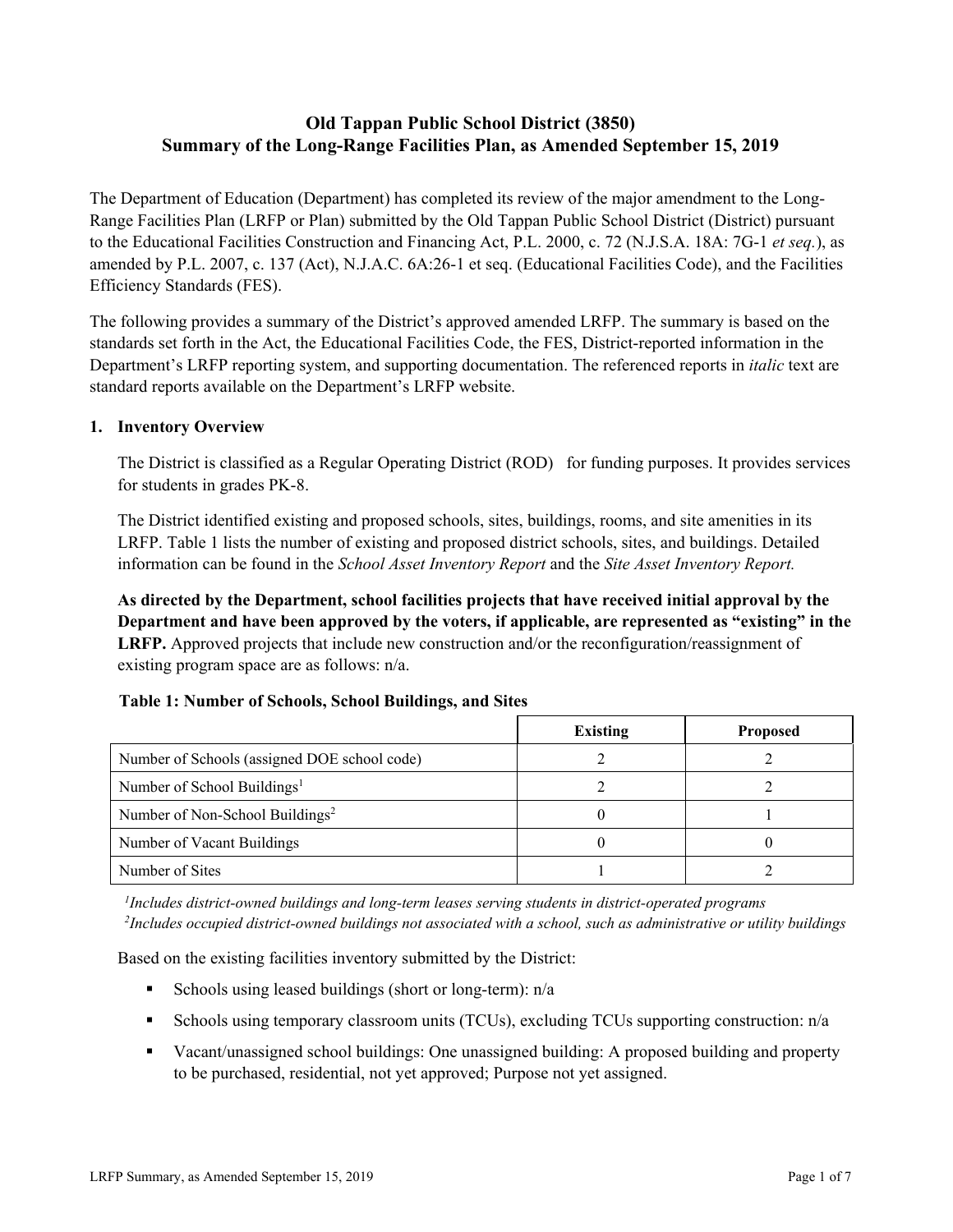**FINDINGS** The Department has determined that the proposed inventory is adequate for approval of the District's LRFP amendment. However, the LRFP determination does not imply approval of an individual school facilities project listed within the LRFP; the District must submit individual project applications for project approval.

# **2. District Enrollments**

The District determined the number of students, or "proposed enrollments," to be accommodated for LRFP planning purposes on a district-wide basis and in each school.

The Department minimally requires the submission of a standard cohort-survival projection using historic enrollment data from the Application for School State Aid (ASSA) or NJ Smart. The cohort-survival method projection method forecasts future students based upon the survival of the existing student population as it moves from grade to grade. A survival ratio of less than 1.00 indicates a loss of students, while a survival ratio of more than 1.00 indicates the class size is increasing. For example, if a survival ratio tracking first to second grade is computed to be 1.05, the grade size is increasing by 5% from one year to the next. The cohort-survival projection methodology works well for communities with stable demographic conditions. Atypical events impacting housing or enrollments, such as an economic downturn that halts new housing construction or the opening of a charter or private school, typically makes a cohort-survival projection less reliable.

### **Proposed enrollments are based on a standard cohort-survival enrollment projection.**

Adequate supporting documentation was submitted to the Department to justify the proposed enrollments. Table 2 provides a comparison of existing and projected enrollments. All totals include special education students.

| <b>Grades</b>                | <b>Existing Enrollments</b><br>2018-19 | <b>District Proposed Enrollments</b><br>2022-23 |
|------------------------------|----------------------------------------|-------------------------------------------------|
| PK (excl. private providers) |                                        |                                                 |
| Grades K-5                   | 413                                    | 419                                             |
| Grades 6-8                   | 223                                    | 218                                             |
| Grades 9-12                  |                                        |                                                 |
| <b>Totals K-12</b>           | 640                                    | 647                                             |

### **Table 2: Enrollments**

**FINDINGS** The Department has determined the District's proposed enrollments to be acceptable for approval of the District's LRFP amendment. The Department will require a current enrollment projection at the time an application for a school facilities project is submitted incorporating the District's most recent enrollments in order to verify that the LRFP's planned capacity is appropriate for the updated enrollments.

### **3. District Practices Capacity**

Based on information provided in the room inventories, *District Practices Capacity* was calculated for each school building to determine whether adequate capacity is proposed for the projected enrollments based on district scheduling and class size practices. The capacity totals assume instructional buildings can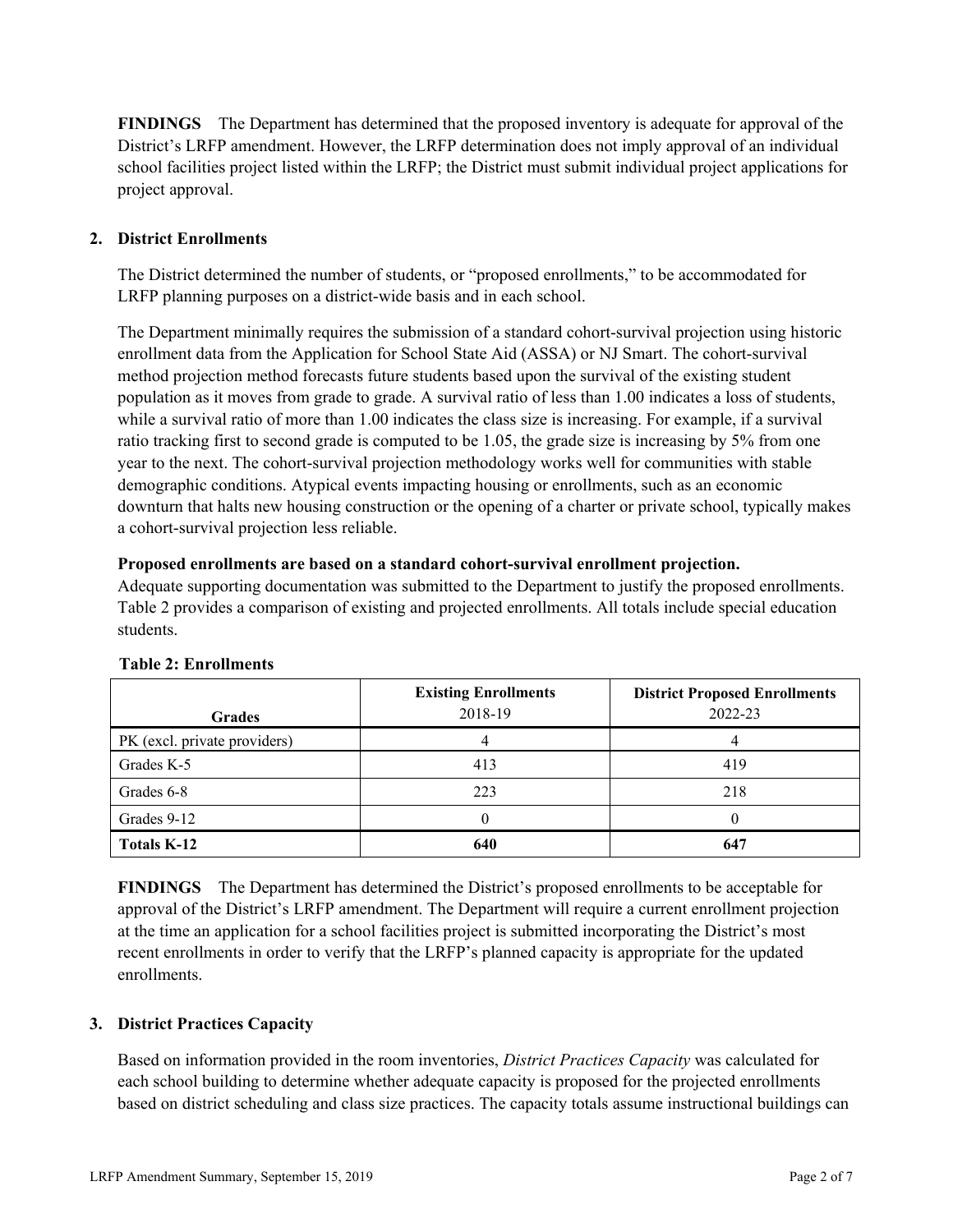be fully utilized regardless of school sending areas, transportation, and other operational issues. The calculations only consider district-owned buildings and long-term leases; short term leases and temporary buildings are excluded. A capacity utilization factor of 90% for classrooms serving grades K-8 and 85% for classrooms serving grades 9-12 is applied in accordance with the FES. No capacity utilization factor is applied to preschool classrooms.

In certain cases, districts may achieve adequate District Practices Capacity to accommodate enrollments but provide inadequate square feet per student in accordance with the FES, resulting in educational adequacy issues and "Unhoused Students." Unhoused students are considered in the "Functional Capacity" calculations used to determine potential State support for school facilities projects and are analyzed in Section 4.

Table 3 provides a summary of proposed enrollments and existing and proposed District-wide capacities. Detailed information can be found in the LRFP website reports titled *FES and District Practices Capacity Report, Existing Rooms Inventory Report, and Proposed Rooms Inventory Report.*

| <b>Grades</b>          | <b>Proposed</b><br><b>Enrollments</b> | <b>Existing</b><br><b>District</b><br><b>Practices</b><br>Capacity | <b>Existing</b><br>Deviation* | <b>Proposed</b><br><b>District</b><br><b>Practices</b><br>Capacity | <b>Proposed</b><br>Deviation* |
|------------------------|---------------------------------------|--------------------------------------------------------------------|-------------------------------|--------------------------------------------------------------------|-------------------------------|
| Elementary (PK-5)      | 423                                   | 485.00                                                             | 62.00                         | 485.00                                                             | 62.00                         |
| Middle $(6-8)$         | 218                                   | 242.00                                                             | 24.00                         | 242.00                                                             | 24.00                         |
| High $(9-12)$          | $\Omega$                              | 0.00                                                               | 0.00                          | 0.00                                                               | 0.00                          |
| <b>District Totals</b> | 647                                   | 726.00                                                             | 79.00                         | 726.00                                                             | 79                            |

**Table 3: District Practices Capacity Analysis**

*\* Positive numbers signify surplus capacity; negative numbers signify inadequate capacity. Negative values for District Practices capacity are acceptable for approval if proposed enrollments do not exceed 100% capacity utilization.*

Considerations:

- Based on the proposed enrollments and existing room inventories, the District is projected to have inadequate capacity for the following grade groups, assuming all school buildings can be fully utilized: n/a
- Adequate justification has been provided by the District if the proposed capacity for a school significantly deviates from the proposed enrollments. Generally, surplus capacity is acceptable for LRFP approval if additional capacity is not proposed through new construction.

**FINDINGS**The Department has determined that proposed District capacity, in accordance with the proposed enrollments, is adequate for approval of the District's LRFP amendment. The Department will require a current enrollment projection at the time an application for a school facilities project is submitted, incorporating the District's most recent Fall Enrollment Report, in order to verify that the LRFP's planned capacity meets the District's updated enrollments.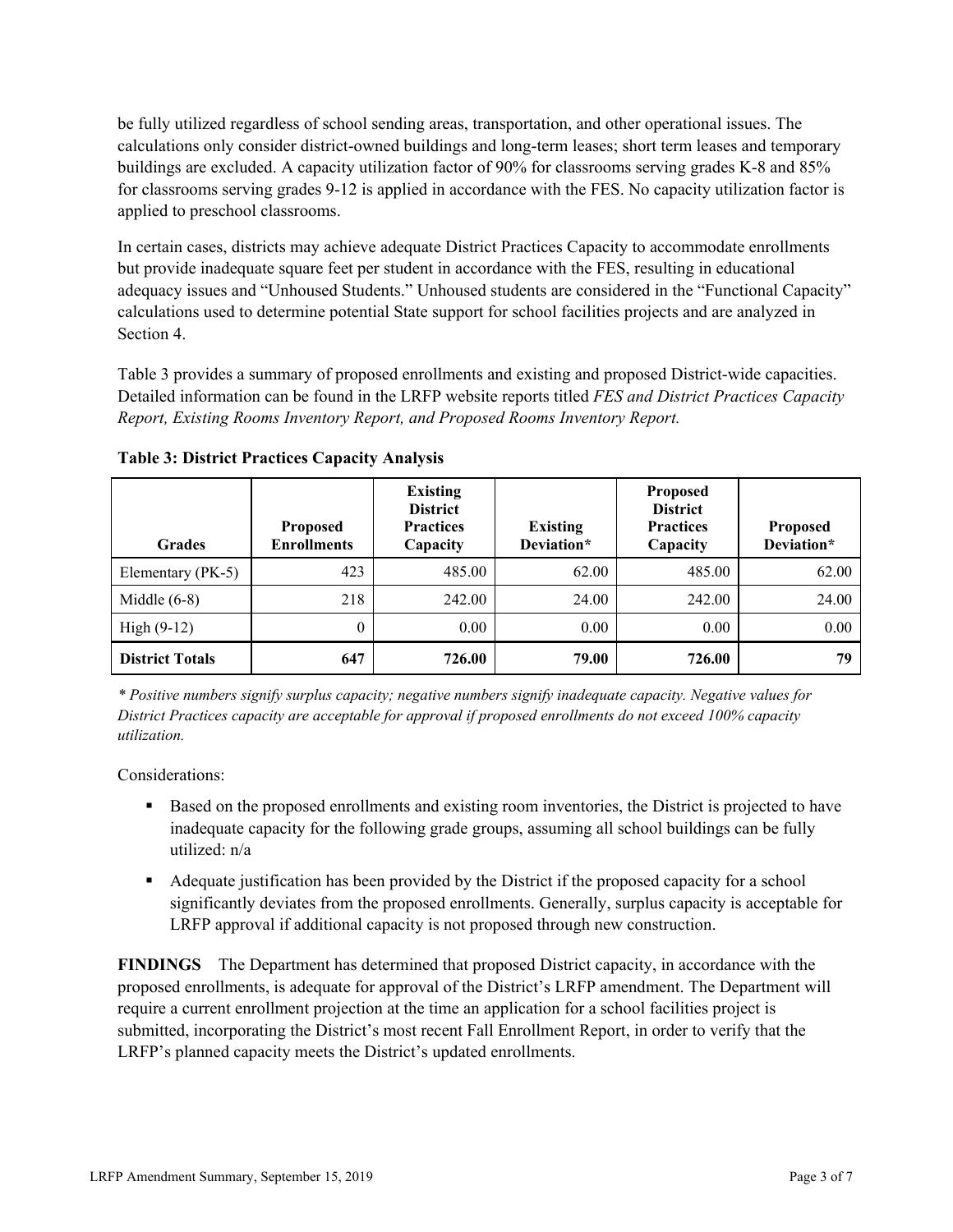### **4. New Construction Funding Eligibility**

*Functional Capacity* was calculated and compared to the proposed enrollments to provide a preliminary estimate of Unhoused Students and new construction funding eligibility.

*Functional Capacity* is the adjusted gross square footage of a school building *(total gross square feet minus excluded space)* divided by the minimum area allowance per full-time equivalent student for the grade level contained therein. *Unhoused Students* is the number of students projected to be enrolled in the District that exceeds the Functional Capacity of the District's schools pursuant to N.J.A.C. 6A:26-2.2(c). *Excluded Square Feet* includes (1) square footage exceeding the FES for any pre-kindergarten, kindergarten, general education, or self-contained special education classroom; (2) grossing factor square footage *(corridors, stairs, mechanical rooms, etc.)* that exceeds the FES allowance, and (3) square feet proposed to be demolished or discontinued from use. Excluded square feet may be revised during the review process for individual school facilities projects.

Table 4 provides a preliminary assessment of the Functional Capacity, Unhoused Students, and Estimated Maximum Approved Area for Unhoused Students for each FES grade group. The calculations exclude temporary facilities and short-term leased buildings. School buildings proposed for whole or partial demolition or reassignment to a non-school use are excluded from the calculations pending project application review. If a building is proposed to be reassigned to a different school, the square footage is applied to the proposed grades after reassignment. Buildings that are not assigned to a school are excluded from the calculations. In addition, only preschool students eligible for state funding (former ECPA students) are included. Detailed information concerning the calculations can be found in the *Functional Capacity and Unhoused Students Report* and the *Excluded Square Footage Report.*

|                                                | <b>PK/K-5</b> | $6 - 8$  | $9-12$   | <b>Total</b> |
|------------------------------------------------|---------------|----------|----------|--------------|
| PK Eligible Students/K-12 Proposed Enrollments | 423           | 218      | $\Omega$ |              |
| FES Area Allowance (SF/student)                | 125.00        | 134.00   | 151.00   |              |
| <b>Prior to Completion of Proposed Work:</b>   |               |          |          |              |
| <b>Existing Gross Square Feet</b>              | 75,695        | 50,157   | $\theta$ | 125,852      |
| Adjusted Gross Square Feet                     | 72,430        | 49,230   | 0        | 121,660      |
| <b>Adjusted Functional Capacity</b>            | 573.00        | 374.00   | 0.00     |              |
| Unhoused Students                              | 0.00          | 0.00     | 0.00     |              |
| Est. Max. Area for Unhoused Students           | 0.00          | 0.00     | 0.00     |              |
| <b>After Completion of Proposed Work:</b>      |               |          |          |              |
| Gross Square Feet                              | 75,965        | 50,157   | $\Omega$ | 125,852      |
| New Gross Square Feet                          | 0             | $\theta$ | $\theta$ | $\theta$     |
| Adjusted Gross Square Feet                     | 72,430        | 49,230   | $\Omega$ | 121,660      |
| Functional Capacity                            | 573.00        | 374.00   | 0.00     |              |
| Unhoused Students after Construction           | 0.00          | 0.00     | 0.00     |              |
| Est. Max. Area Remaining                       | 0.00          | 0.00     | 0.00     |              |

### **Table 4: Estimated Maximum Approved Area for Unhoused Students**

Facilities used for non-instructional or non-educational purposes are ineligible for State support under the Act. However, projects for such facilities shall be reviewed by the Department to determine whether they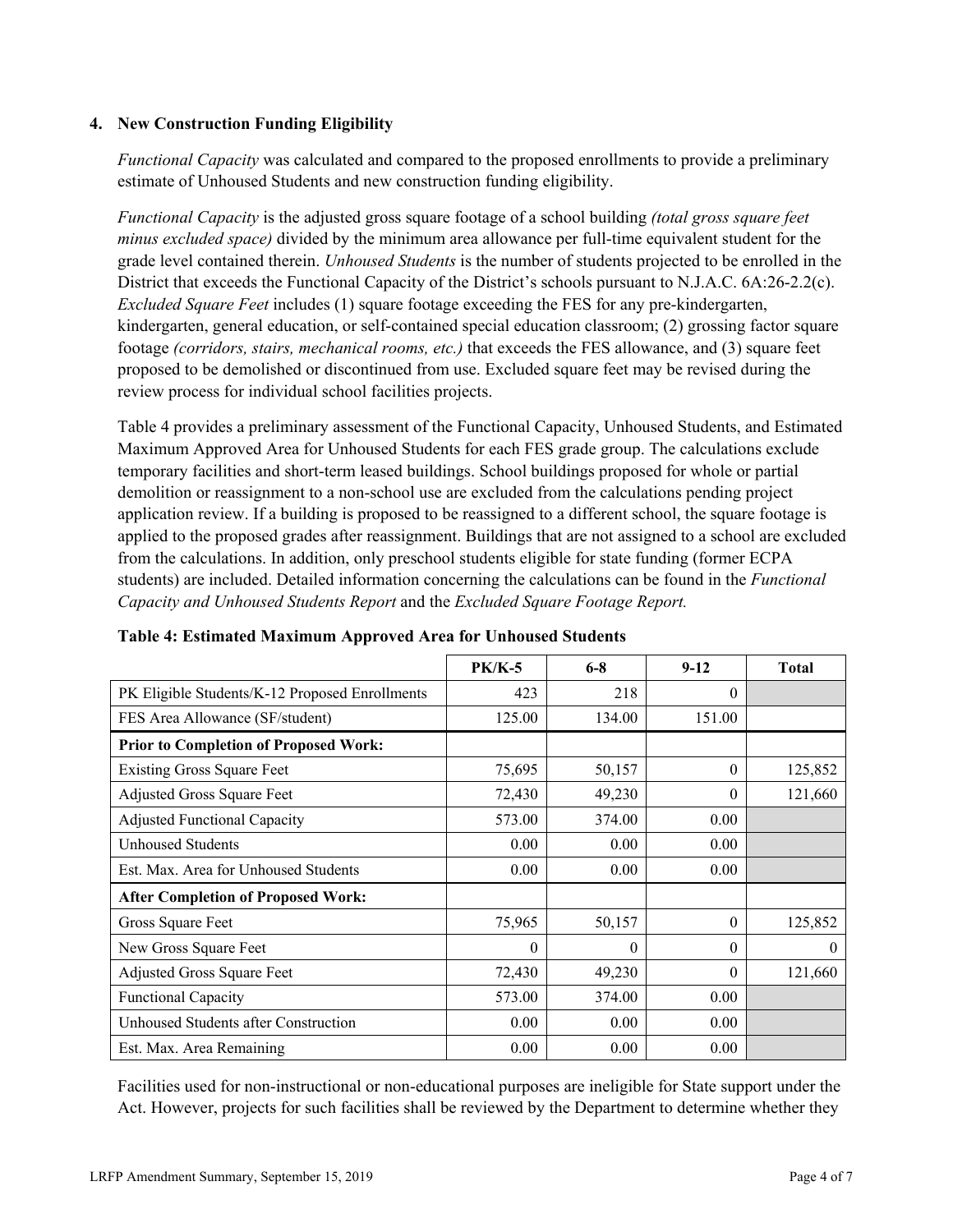are consistent with the District's LRFP and whether the facility, if it is to house students (full or part time) conforms to educational adequacy requirements. These projects shall conform to all applicable statutes and regulations.

Estimated costs represented in the LRFP by the District are for capital planning purposes only. The estimates are not intended to represent preliminary eligible costs or final eligible costs of approved school facilities projects.

Considerations:

- The District does not have approved projects pending completion, as noted in Section 1, that impact the Functional Capacity calculations.
- The Functional Capacity calculations *exclude* square feet proposed for demolition or discontinuation for the following FES grade groups and school buildings pending a feasibility study and project review: n/a.
- Based on the preliminary assessment, the District has Unhoused Students prior to the completion of proposed work for the following FES grade groups: n/a.
- New construction is proposed for the following FES grade groups:  $n/a$ .
- **Proposed new construction exceeds the estimated maximum area allowance for Unhoused** Students prior to the completion of the proposed work for the following grade groups: n/a.
- The District, based on the preliminary LRFP assessment, will not have Unhoused Students after completion of the proposed LRFP work. If the District is projected to have Unhoused Students, adequate justification has been provided to confirm educational adequacy in accordance with Section 6 of this determination.

**FINDINGS** Functional Capacity and Unhoused Students calculated in the LRFP are preliminary estimates. Preliminary Eligible Costs (PEC) and Final Eligible Costs (FEC) will be included in the review process for specific school facilities projects. A feasibility study undertaken by the District is required if building demolition or replacement is proposed per N.J.A.C. 6A:26-2.3(b)(10).

### **5. Proposed Work**

The District assessed program space, capacity, and physical plant deficiencies to determine corrective actions. Capital maintenance, or *"system actions,"* address physical plant deficiencies due to operational, building code, and /or life cycle issues. Inventory changes, or *"inventory actions,*" add, alter, or eliminate sites, site amenities, buildings, and/or rooms.

The Act (N.J.S.A. 18A:7G-7b) provides that all school facilities shall be deemed suitable for rehabilitation unless a pre-construction evaluation undertaken by the District demonstrates to the satisfaction of the Commissioner that the structure might pose a risk to the safety of the occupants even after rehabilitation or that rehabilitation is not cost-effective. Pursuant to N.J.A.C. 6A:26-2.3(b)(10), the Commissioner may identify school facilities for which new construction is proposed in lieu of rehabilitation for which it appears from the information presented that new construction is justified, provided, however, that for such school facilities so identified, the District must submit a feasibility study as part of the application for the specific school facilities project. The cost of each proposed building replacement is compared to the cost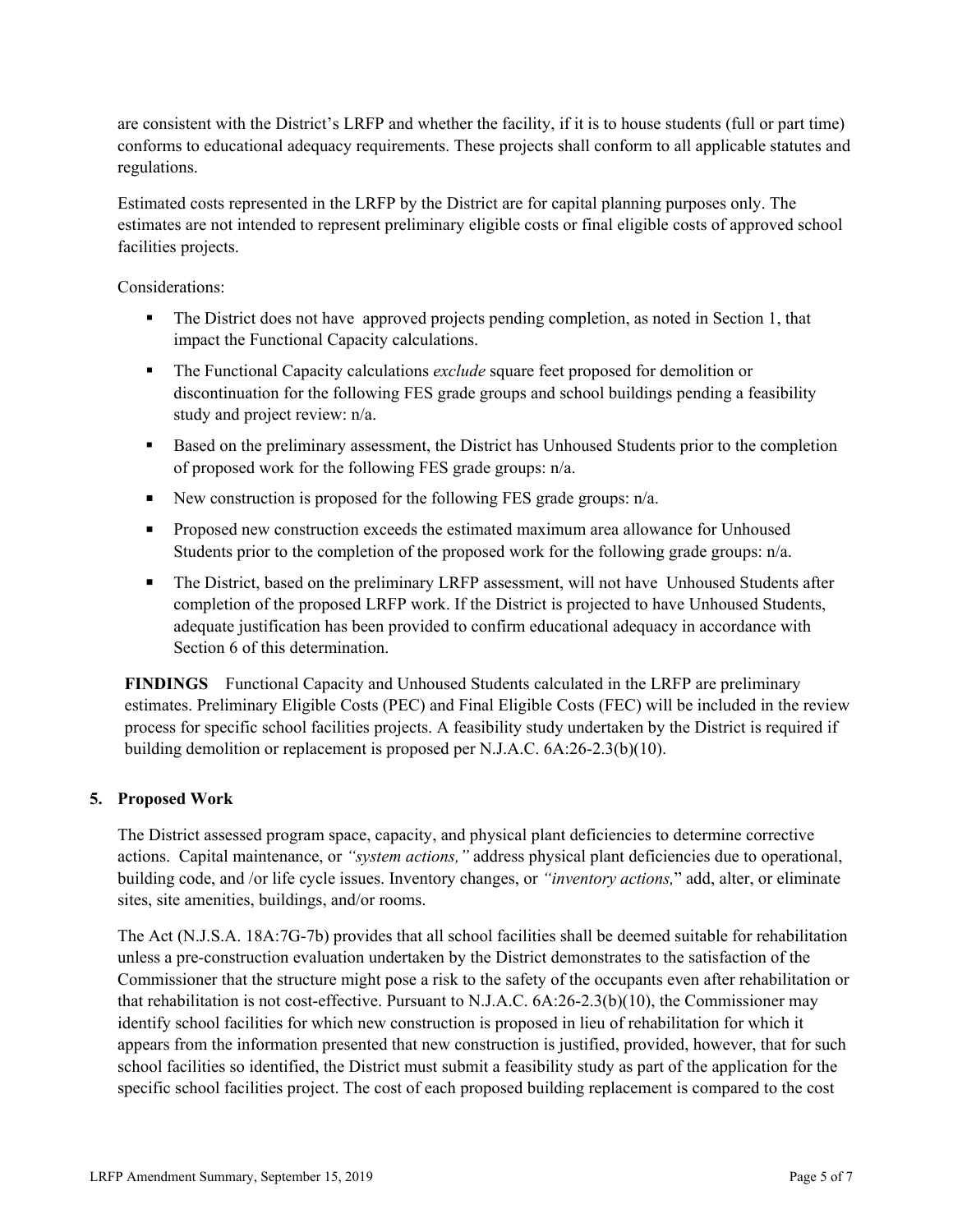of additions or rehabilitation required to eliminate health and safety deficiencies and to achieve the District's programmatic model.

Table 5 lists the scope of work proposed for each school based on the building(s) serving their student population. Proposed inventory changes are described in the LRFP website reports titled *"School Asset Inventory Report and "Proposed Room Inventory Report."* Information concerning proposed systems work, or capital maintenance can be found in the "LRFP Systems Actions Summary Report".

With the completion of the proposed work, the following schools are proposed to be eliminated: n/a; the following schools are proposed to be added: n/a.

| <b>Proposed Scope of Work</b>                                                                  | <b>Applicable Schools</b>                                                                                                       |
|------------------------------------------------------------------------------------------------|---------------------------------------------------------------------------------------------------------------------------------|
| Renovation only (no new construction)                                                          |                                                                                                                                 |
| System actions only (no inventory actions)                                                     | DeWolf MS                                                                                                                       |
| Existing inventory actions only (no systems actions)                                           | n/a                                                                                                                             |
| Systems and inventory changes                                                                  | n/a                                                                                                                             |
| New construction                                                                               |                                                                                                                                 |
| Building addition only (no systems or existing inventory actions)                              | n/a                                                                                                                             |
| Renovation and building addition (system, existing inventory,<br>and new construction actions) | n/a                                                                                                                             |
| New building on existing site                                                                  | n/a                                                                                                                             |
| New building on new or expanded site                                                           | One new residential building/site proposed;<br>acquisition is adjacent to existing school<br>property, purpose not yet assigned |
| Site and building disposal (in addition to above scopes)                                       |                                                                                                                                 |
| Partial building demolition                                                                    | n/a                                                                                                                             |
| Whole building demolition                                                                      | n/a                                                                                                                             |
| Site and building disposal or discontinuation of use                                           | n/a                                                                                                                             |

### **Table 5. School Building Scope of Work**

**FINDINGS** The Department has determined that the proposed work is adequate for approval of the District's LRFP amendment. However, Department approval of proposed work in the LRFP does not imply the District may proceed with a school facilities project. The District must submit individual project applications with cost estimates for Department project approval. Both school facilities project approval and other capital project review require consistency with the District's approved LRFP.

# **6. Proposed Room Inventories and the Facilities Efficiency Standards**

The District's proposed school buildings were evaluated to assess general educational adequacy in terms of compliance with the FES area allowance pursuant to N.J.A.C. 6A:26-2.2 and 2.3.

District schools proposed to provide less square feet per student than the FES after the completion of proposed work as indicated in Table 5 are as follows: n/a.

**FINDINGS** The Department has determined that the District's proposed room inventories are adequate for LRFP approval. If school(s) are proposed to provide less square feet per student than the FES area allowance, the District has provided justification indicating that the educational adequacy of the facility